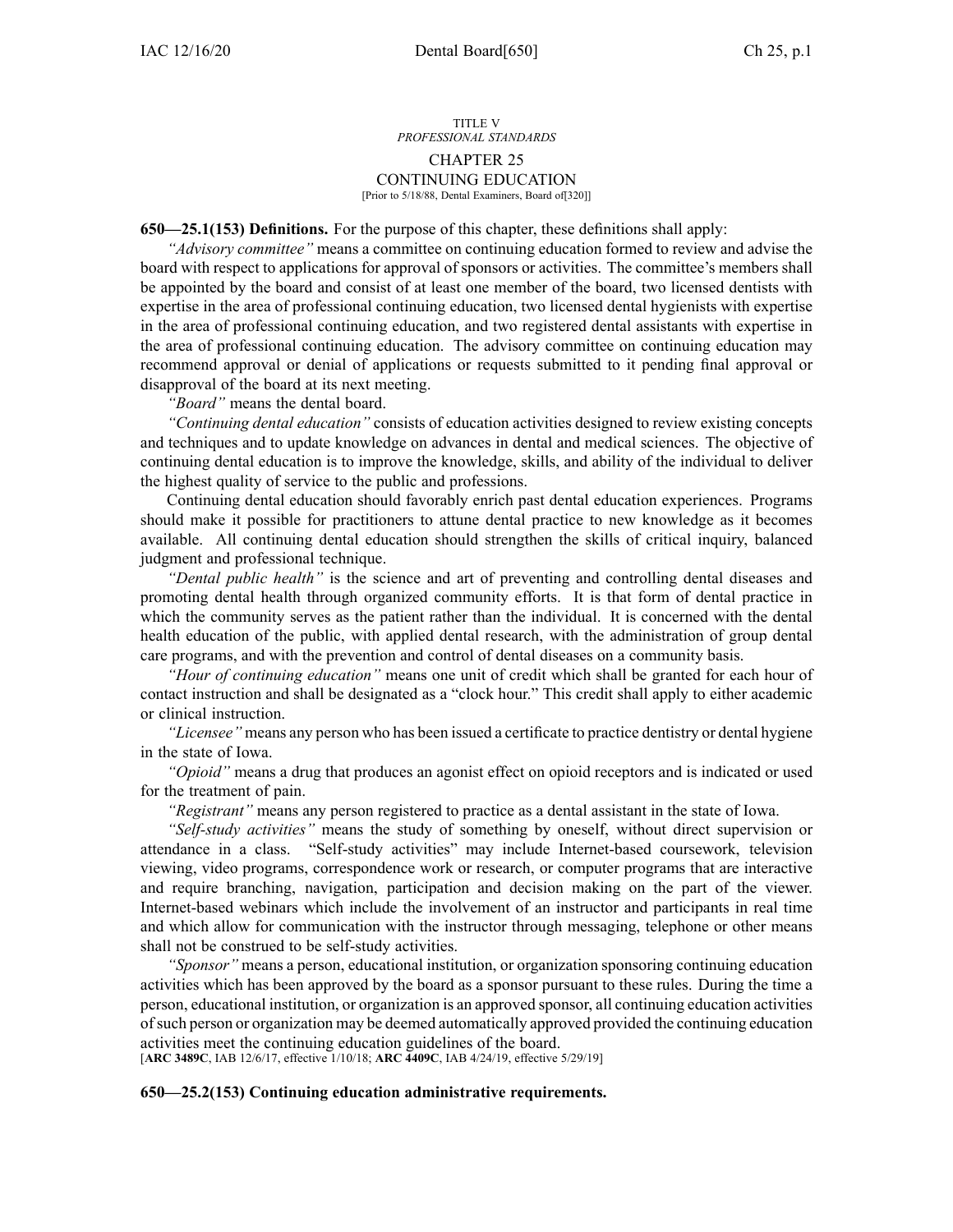**25.2(1)** Each person licensed to practice dentistry or dental hygiene in this state shall complete during the biennium renewal period <sup>a</sup> minimum of 30 hours of continuing education approved by the board.

**25.2(2)** Each person registered to practice dental assisting in this state shall complete during the biennium renewal period <sup>a</sup> minimum of 20 hours of continuing education approved by the board.

**25.2(3)** Each person who holds <sup>a</sup> qualification in dental radiography in this state shall complete during the biennium renewal period <sup>a</sup> minimum of two hours of continuing education in the area of dental radiography.

**25.2(4)** The continuing education compliance period shall be the 24-month period commencing September 1 and ending on August 31 of the renewal cycle.

**25.2(5)** Hours of continuing education credit may be obtained by attending and participating in <sup>a</sup> continuing education activity either previously approved by the board or which otherwise meets the requirements herein and is approved by the board pursuan<sup>t</sup> to rule [650—25.5\(153\)](https://www.legis.iowa.gov/docs/iac/rule/650.25.5.pdf).

**25.2(6)** It is the responsibility of each licensee or registrant to finance the costs of continuing education.

[**ARC [3489C](https://www.legis.iowa.gov/docs/aco/arc/3489C.pdf)**, IAB 12/6/17, effective 1/10/18]

#### **650—25.3(153) Documentation of continuing education hours.**

**25.3(1)** Every licensee or registrant shall maintain <sup>a</sup> record of all courses attended by keeping the certificates of attendance for four years. The board reserves the right to require any licensee or registrant to submit the certificates of attendance for the continuing education courses attended. If selected for continuing education audit, the licensee or registrant shall file <sup>a</sup> signed continuing education form and submit certificates or other evidence of attendance.

**25.3(2)** Licensees and registrants are responsible for obtaining proof of attendance forms when attending courses. Clock hours must be verified by the sponsor with the issuance of proof of attendance forms to the licensee or registrant.

**25.3(3)** Each licensee or registrant shall repor<sup>t</sup> the number of continuing education credit hours completed during the current renewal cycle in compliance with this chapter. Such repor<sup>t</sup> shall be filed with the board at the time of application for renewal of a dental or dental hygiene license or renewal of dental assistant registration.

**25.3(4)** No carryover of credits from one biennial period to the next will be allowed. [**ARC [3489C](https://www.legis.iowa.gov/docs/aco/arc/3489C.pdf)**, IAB 12/6/17, effective 1/10/18]

#### **650—25.4(153) Required continuing education courses.**

**25.4(1)** The following courses are required for all licensees and registrants:

- *a.* Mandatory reporter training for child abuse and dependent adult abuse.
- *b.* Cardiopulmonary resuscitation.
- *c.* Infection control.
- *d.* Jurisprudence.

**25.4(2)** Mandatory reporter training for child abuse and dependent adult abuse.

*a.* Effective July 1, 2019, <sup>a</sup> licensee who regularly examines, attends, counsels or treats adults in Iowa shall complete an initial two-hour dependent adult abuse mandatory reporter training course offered by the department of human services within six months of employment, or prior to the expiration of <sup>a</sup> current certificate. Completion of the initial training course results in two hours of continuing education credit. Thereafter, all mandatory reporters shall take <sup>a</sup> one-hour recertification training every three years, prior to the expiration of <sup>a</sup> current certificate. Completion of the recertification training results in one hour of continuing education credit.

*b.* Effective July 1, 2019, <sup>a</sup> licensee who regularly examines, attends, counsels or treats children in Iowa shall complete an initial two-hour child abuse mandatory reporter training course offered by the department of human services within six months of employment, or prior to the expiration of <sup>a</sup> current certificate. Completion of the initial training course results in two hours of continuing education credit. Thereafter, all mandatory reporters shall take <sup>a</sup> one-hour recertification training every three years, prior to the expiration of <sup>a</sup> current certificate. Completion of the recertification training results in one hour of continuing education credit.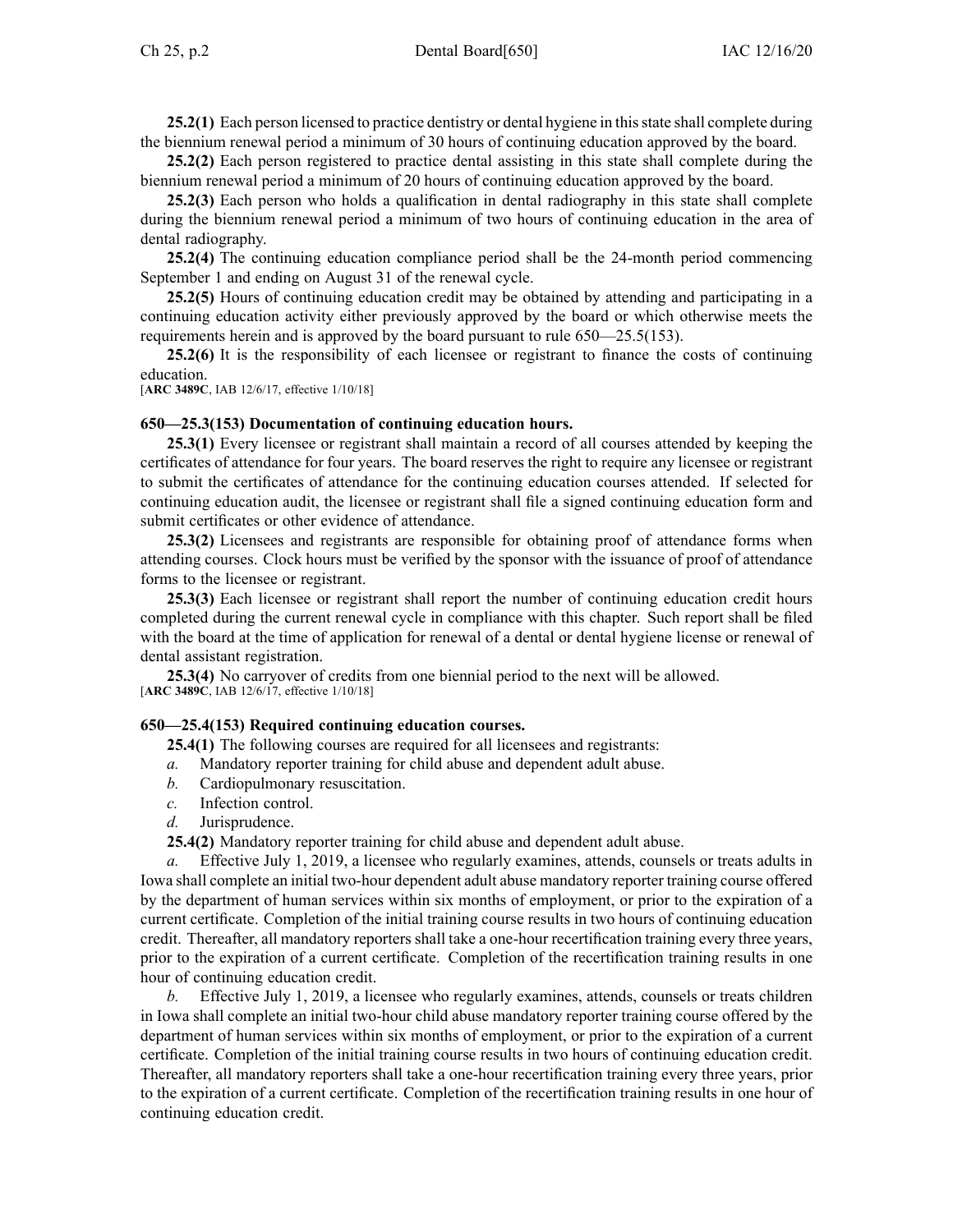**25.4(3)** Cardiopulmonary resuscitation (CPR). Licensees and registrants shall furnish evidence of valid certification for CPR, which shall be credited toward the continuing education requirement for renewal of the license, faculty permit or registration. Such evidence shall be filed at the time of renewal of the license, faculty permit or registration. Valid certification means certification by an organization on an annual basis or, if that certifying organization requires certification on <sup>a</sup> less frequent basis, evidence that the licensee or registrant has been properly certified for each year covered by the renewal period. In addition, the course must include <sup>a</sup> clinical component. Credit hours awarded for certification in CPR shall not exceed three hours of required continuing education hours per biennium. Credit hours awarded for certification in pediatric advanced life suppor<sup>t</sup> (PALS) or advanced cardiac life suppor<sup>t</sup> (ACLS) may be claimed hour for hour.

**25.4(4)** Infection control. Beginning September 1, 2018, licensees and registrants shall complete continuing education in the area of infection control. Licensees and registrants shall furnish evidence of continuing education completed within the previous biennium in the area of infection control standards, as required by the Centers for Disease Control and Prevention of the United States Department of Health and Human Services. Completion of continuing education in the area of infection control shall be credited toward the required continuing education requirement in the renewal period during which it was completed. A minimum of one hour shall be submitted.

**25.4(5)** Jurisprudence. Beginning September 1, 2018, licensees and registrants shall complete continuing education in the area of Iowa jurisprudence related to the practice of dentistry, dental hygiene and dental assisting. Licensees and registrants shall furnish evidence of continuing education completed within the previous biennium in the area of Iowa jurisprudence. Completion of continuing education in the area of Iowa jurisprudence shall be credited toward the required continuing education requirement in the renewal period during which it was completed. A minimum of one hour shall be submitted.

**25.4(6)** The following is required for dentists only.

*a.* As <sup>a</sup> condition of license renewal, <sup>a</sup> licensed dentist who has prescribed opioids to <sup>a</sup> patient during the biennium renewal period shall obtain <sup>a</sup> minimum of one hour of continuing education credit on opioids. This training shall include guidelines for prescribing opioids, including recommendations on limitations of dosages and the length of prescriptions, risk factors for abuse, and nonopioid and nonpharmacological therapy options. This hour may count toward the 30 hours of continuing education required for license renewal. The licensee shall maintain documentation of this hour, which may be subject to audit. If the continuing education did not cover the U.S. Centers for Disease Control and Prevention guideline for prescribing opioids for chronic pain, the licensee shall read the guideline prior to license renewal.

*b.* A licensed dentist who did not prescribe opioids during the biennium renewal period may attest that the dentist is not subject to this requirement due to the fact that the dentist did not prescribe opioids during the time period.

[**ARC [3489C](https://www.legis.iowa.gov/docs/aco/arc/3489C.pdf)**, IAB 12/6/17, effective 1/10/18; **ARC [4409C](https://www.legis.iowa.gov/docs/aco/arc/4409C.pdf)**, IAB 4/24/19, effective 5/29/19; **ARC [4846C](https://www.legis.iowa.gov/docs/aco/arc/4846C.pdf)**, IAB 1/1/20, effective 2/5/20]

#### **650—25.5(153) Acceptable programs and activities.**

**25.5(1)** A continuing education activity shall be acceptable and not require board approval if it meets the following criteria:

*a.* It constitutes an organized program of learning (including <sup>a</sup> workshop or symposium) which contributes directly to the professional competency of the licensee or registrant and is of value to dentistry and applicable to oral health care; and

*b.* It pertains to common subjects or other subject matters which relate to the practice of dentistry, dental hygiene, or dental assisting which are intended to refresh and review, or update knowledge of new or existing concepts and techniques, and enhance the dental health of the public; and

*c.* It is conducted by individuals who have sufficient special education, training and experience to be considered experts concerning the subject matter of the program. The program must include <sup>a</sup> written outline or manual that substantively pertains to the subject matter of the program.

**25.5(2)** Types of activities acceptable for continuing dental education credit may include: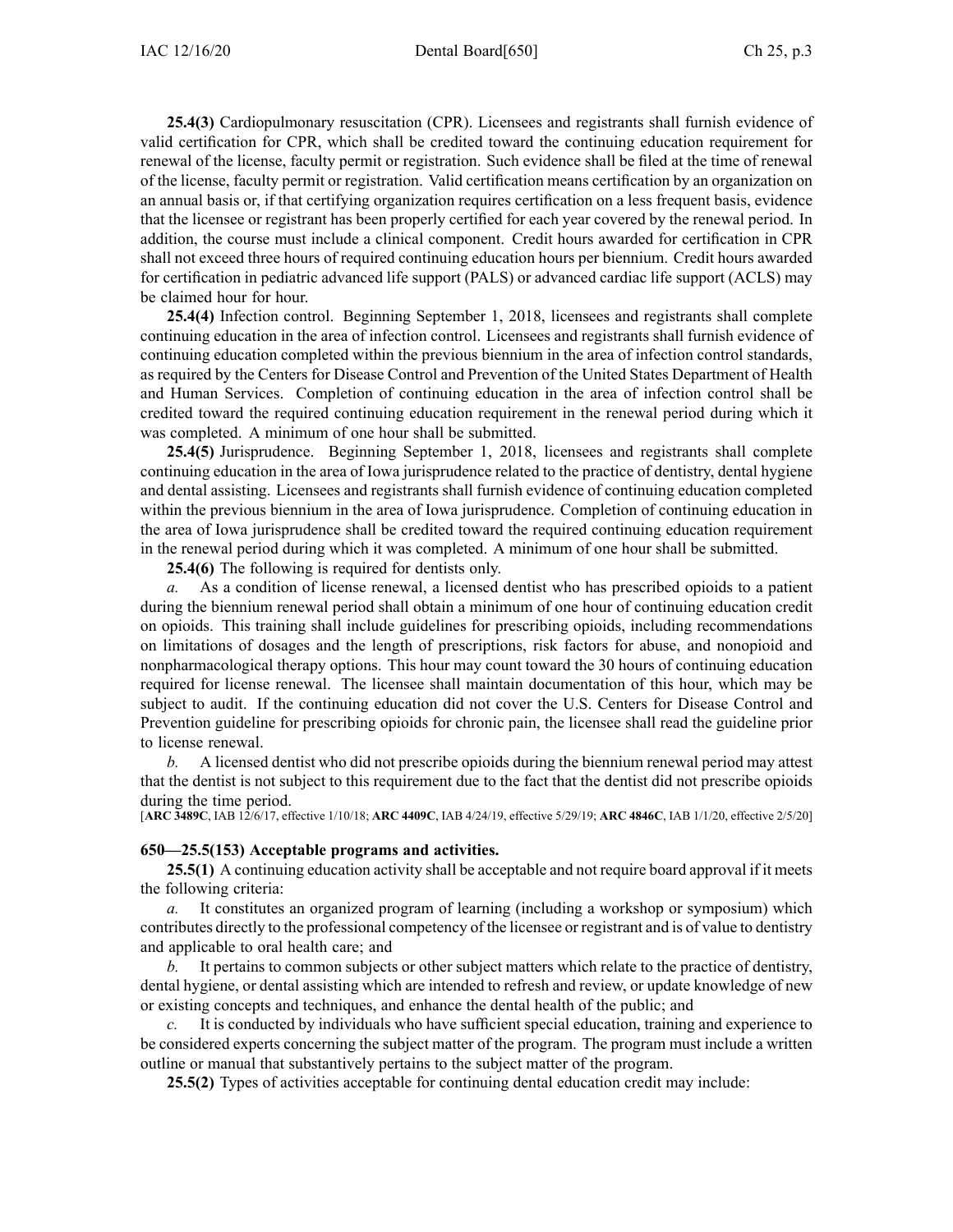*a.* A dental science course that includes topics which address the clinical practice of dentistry, dental hygiene, dental assisting and dental public health.

*b.* Courses in record keeping, medical conditions which may have an effect on oral health, ergonomics related to clinical practice, HIPAA, risk management, sexual boundaries, communication with patients, OSHA regulations, and the discontinuation of practice related to the transition of patient care and patient records.

*c.* Sessions attended at <sup>a</sup> multiday convention-type meeting. A multiday convention-type meeting is held at <sup>a</sup> national, state, or regional level and involves <sup>a</sup> variety of concurrent educational experiences directly related to the practice of dentistry.

*d.* Postgraduate study relating to health sciences.

*e.* Successful completion of <sup>a</sup> recognized specialty examination or the Dental Assisting National Board (DANB) examination.

*f.* Self-study activities.

*g.* Original presentation of continuing dental education courses.

*h.* Publication of scientific articles in professional journals related to dentistry, dental hygiene, or dental assisting.

*i.* Delivery of volunteer dental services without compensation through a free clinic, the purpose of which is the delivery of health care services to low-income or underserved individuals.

**25.5(3)** Credit may be given for other continuing education activities upon reques<sup>t</sup> and approval by the board.

[**ARC [3489C](https://www.legis.iowa.gov/docs/aco/arc/3489C.pdf)**, IAB 12/6/17, effective 1/10/18; **ARC [5318C](https://www.legis.iowa.gov/docs/aco/arc/5318C.pdf)**, IAB 12/16/20, effective 1/20/21]

### **650—25.6(153) Unacceptable programs and activities.**

**25.6(1)** Unacceptable subject matter and activity types include, but are not limited to, personal development, business aspects of practice, business strategy, financial management, marketing, sales, practice growth, personnel management, insurance, and collective bargaining. While desirable, those subjects and activities are not applicable to dental skills, knowledge, and competence. Therefore, such courses will receive no credit toward renewal. The board may deny credit for any course.

**25.6(2)** Inquiries relating to acceptability of continuing dental education activities, approval of sponsors, or exemptions should be directed to Advisory Committee on Continuing Dental Education, Iowa Dental Board, 400 S.W. 8th Street, Suite D, Des Moines, Iowa 50309-4687. [**ARC [3489C](https://www.legis.iowa.gov/docs/aco/arc/3489C.pdf)**, IAB 12/6/17, effective 1/10/18; **ARC [5318C](https://www.legis.iowa.gov/docs/aco/arc/5318C.pdf)**, IAB 12/16/20, effective 1/20/21]

**650—25.7(153) Prior approval of activities.** A person or organization, other than an approved sponsor, that desires prior approval for <sup>a</sup> course, program or other continuing education activity or that desires to establish approval of the activity prior to attendance may apply for approval to the board, using board-approved forms, at least 90 days in advance of the commencement of the activity. Within 90 days after receipt of such application, the board shall advise the licensee or registrant in writing whether the activity is approved and the number of hours allowed. All requests may be reviewed by the advisory committee on continuing education prior to final approval or denial by the board. An application fee as specified in [650—Chapter](https://www.legis.iowa.gov/docs/iac/chapter/650.15.pdf) 15 is required. Continuing education course approval shall be valid for <sup>a</sup> period of five years following the date of board approval. Thereafter, courses may be resubmitted for approval. Courses which clearly meet the criteria listed under acceptable programs and activities are not required to be submitted for approval.

[**ARC [3489C](https://www.legis.iowa.gov/docs/aco/arc/3489C.pdf)**, IAB 12/6/17, effective 1/10/18]

**650—25.8(153) Postapproval of activities.** A licensee or registrant seeking credit for attendance and participation in an educational activity which was not conducted by an approved sponsor or otherwise approved and which does not clearly meet the acceptable programs and activities listed in rule [650—25.5\(153\)](https://www.legis.iowa.gov/docs/iac/rule/650.25.5.pdf) may apply for approval to the board using board-approved forms. Within 90 days after receipt of such application, the board shall advise the licensee or registrant in writing whether the activity is approved and the number of hours allowed. All requests may be reviewed by the advisory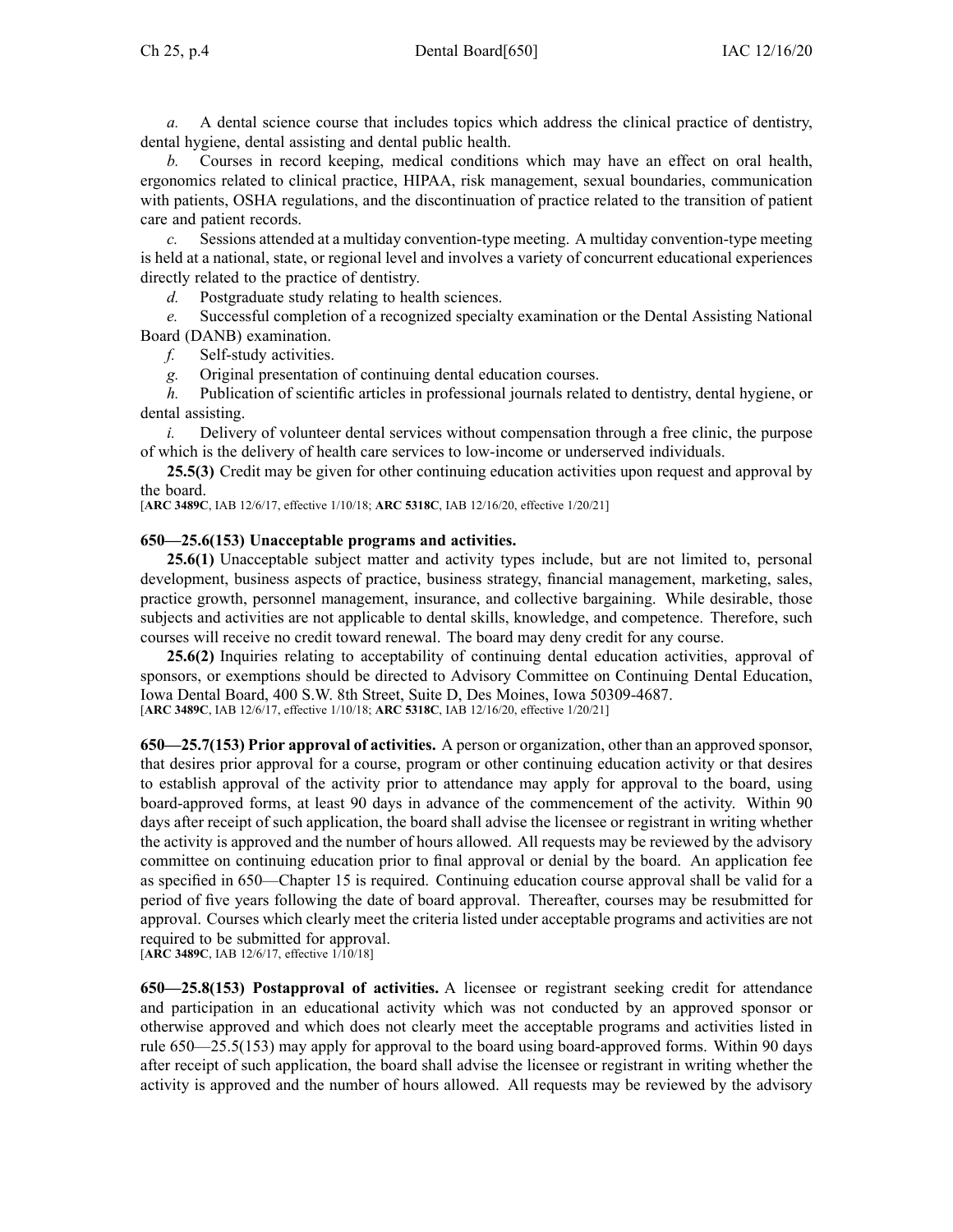committee on continuing education prior to final approval or denial by the board. An application fee as specified in [650—Chapter](https://www.legis.iowa.gov/docs/iac/chapter/650.15.pdf) 15 is required.

[**ARC [3489C](https://www.legis.iowa.gov/docs/aco/arc/3489C.pdf)**, IAB 12/6/17, effective 1/10/18]

**650—25.9(153) Designation of continuing education hours.** Continuing education hours shall be determined by the length of <sup>a</sup> continuing education course in clock hours. For the purpose of calculating continuing education hours for renewal of <sup>a</sup> license or registration, the following rules shall apply:

**25.9(1)** Attendance at <sup>a</sup> multiday convention.

*a.* Attendees at <sup>a</sup> multiday convention may receive <sup>a</sup> maximum of 1.5 hours of credit per day with the maximum of six hours of credit allowed per biennium.

*b.* Sponsors of multiday conventions shall submit to the board for review and prior approval guidelines for awarding credit for convention attendance.

**25.9(2)** Presenters or attendees of table clinics at <sup>a</sup> meeting.

*a.* Four hours of credit shall be allowed for presentation of an original table clinic at <sup>a</sup> meeting as verified by the sponsor when the subject matter conforms with rule [650—25.5](https://www.legis.iowa.gov/docs/iac/rule/650.25.5.pdf)(153).

*b.* Attendees at the table clinic session of <sup>a</sup> dental, dental hygiene, or dental assisting meeting shall receive two hours of credit as verified by the sponsor when the subject matter conforms with rule  $650 - 25.5(153)$ .

**25.9(3)** Postgraduate study relating to health sciences shall receive 15 credits per semester.

**25.9(4)** Successful completion of <sup>a</sup> specialty examination or the Dental Assisting National Board (DANB) shall result in 15 hours of credit.

**25.9(5)** Self-study activities shall result in <sup>a</sup> maximum of 12 hours of continuing education credit per biennium.

**25.9(6)** An original presentation of continuing dental education shall result in credit double that which the participants receive. Additional credit will not be granted for the repeating of presentations within the biennium. Credit is not given for teaching that represents par<sup>t</sup> of the licensee's or registrant's normal academic duties as <sup>a</sup> full-time or part-time faculty member or consultant.

**25.9(7)** Publication of scientific articles in professional journals related to dentistry, dental hygiene, or dental assisting shall result in 5 hours of credit per article with the maximum of 20 hours allowed per biennium.

**25.9(8)** Delivery of volunteer dental services in accordance with paragraph [25.5\(2\)](https://www.legis.iowa.gov/docs/iac/rule/650.25.5.pdf)*"i"* shall result in one hour of continuing education credit for every three hours worked. Dentists and dental hygienists can repor<sup>t</sup> <sup>a</sup> maximum of six hours of credit per biennium of volunteer dental services. Dental assistants can repor<sup>t</sup> <sup>a</sup> maximum of four hours of credit per biennium of volunteer dental services. The volunteer hours must be verified by the free clinic or the organization sponsoring the event where volunteer services are provided.

[**ARC [3489C](https://www.legis.iowa.gov/docs/aco/arc/3489C.pdf)**, IAB 12/6/17, effective 1/10/18; **ARC [5318C](https://www.legis.iowa.gov/docs/aco/arc/5318C.pdf)**, IAB 12/16/20, effective 1/20/21]

# **650—25.10(153) Extensions and exemptions.**

**25.10(1)** *Illness or disability.* The board may, in individual cases involving physical disability or illness, gran<sup>t</sup> an exemption of the continuing education requirements or an extension of time within which to fulfill the same or make the required reports. No exemption or extension of time shall be granted unless written application is made on forms provided by the board and signed by the licensee or registrant and <sup>a</sup> licensed health care professional. Extensions or exemptions of the continuing education requirements may be granted by the board for any period of time not to exceed one calendar year. In the event that the physical disability or illness upon which an exemption has been granted continues beyond the period granted, the licensee or registrant must apply for an extension of the exemption. The board may, as <sup>a</sup> condition of the exemption, require the applicant to make up <sup>a</sup> certain portion or all of the continuing education requirements.

**25.10(2)** *Other extensions or exemptions.* Extensions or exemptions of continuing education requirements will be considered by the board on an individual basis. Licensees or registrants will be exemp<sup>t</sup> from the continuing education requirements for:

*a.* Periods that the person serves honorably on active duty in the military services;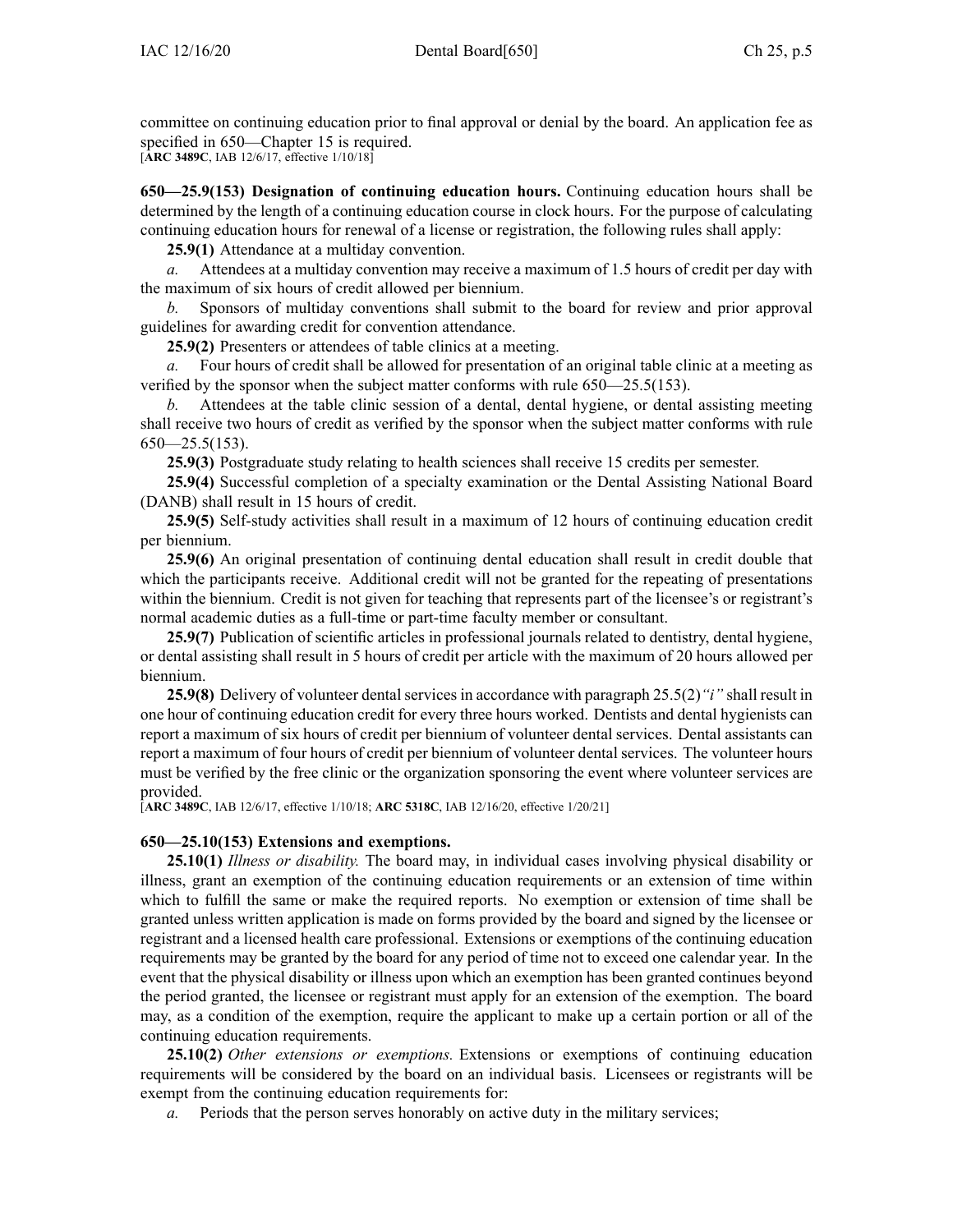*b.* Periods that the person practices the person's profession in another state or district having <sup>a</sup> continuing education requirement and the licensee or registrant meets all requirements of that state or district for practice therein;

*c.* Periods that the person is <sup>a</sup> governmen<sup>t</sup> employee working in the person's licensed or registered specialty and assigned to duty outside the United States;

*d.* Other periods of active practice and absence from the state approved by the board;

*e.* The current biennium renewal period, or portion thereof, following original issuance of the license;

*f.* For dental assistants registered pursuan<sup>t</sup> to rule [650—20.6](https://www.legis.iowa.gov/docs/iac/rule/650.20.6.pdf)(153), the current biennium renewal period, or portion thereof, following original issuance of the registration.

[**ARC [3489C](https://www.legis.iowa.gov/docs/aco/arc/3489C.pdf)**, IAB 12/6/17, effective 1/10/18; **ARC [4676C](https://www.legis.iowa.gov/docs/aco/arc/4676C.pdf)**, IAB 9/25/19, effective 10/30/19]

**650—25.11(153) Exemptions for inactive practitioners.** No continuing education hours are required to renew <sup>a</sup> license or registration on inactive status until application for reactivation is made. A licensee or registrant with <sup>a</sup> license or registration on inactive status is prohibited from practicing unless and until the license or registration is restored to active status.

[**ARC [3489C](https://www.legis.iowa.gov/docs/aco/arc/3489C.pdf)**, IAB 12/6/17, effective 1/10/18]

## **650—25.12(153) Approval of sponsors.**

**25.12(1)** An organization or person which desires approval as <sup>a</sup> sponsor of courses, programs, or other continuing education activities shall apply for approval to the board stating its education history, including approximate dates, subjects offered, total hours of instruction presented, and names and qualifications of instructors. All applications shall be reviewed by the advisory committee on continuing education prior to final approval or denial by the board.

**25.12(2)** Prospective sponsors must apply to the board using approved forms in order to obtain approved sponsor status. An application fee as specified in [650—Chapter](https://www.legis.iowa.gov/docs/iac/chapter/650.15.pdf) 15 is required. Sponsors must pay the biennial renewal fee as specified in [650—Chapter](https://www.legis.iowa.gov/docs/iac/chapter/650.15.pdf) 15 and file <sup>a</sup> sponsor recertification record repor<sup>t</sup> biennially.

**25.12(3)** The person or organization sponsoring continuing education activities shall make <sup>a</sup> written record of the Iowa licensees or registrants in attendance, maintain the written record for <sup>a</sup> minimum of five years, and submit the record upon the reques<sup>t</sup> of the board. The sponsor of the continuing education activity shall also provide proof of attendance and the number of credit hours awarded to the licensee or registrant who participates in the continuing education activity.

**25.12(4)** Sponsors must be formally organized and adhere to board rules for planning and providing continuing dental education activities. Programs sponsored by individuals or institutions for commercial or proprietary purposes, especially programs in which the speaker advertises or urges the use of any particular dental product or appliance, may be recognized for credit on <sup>a</sup> prior-approval basis only. When courses are promoted as approved continuing education courses which do not meet the requirements as defined by the board, the sponsor will be required to refund the registration fee to the participants. Approved sponsors may offer noncredit courses provided the participants have been informed that no credit will be given. Failure to meet this requirement may result in loss of approved sponsor status. [**ARC [3489C](https://www.legis.iowa.gov/docs/aco/arc/3489C.pdf)**, IAB 12/6/17, effective 1/10/18]

**650—25.13(153) Review of programs or sponsors.** The board on its own motion or at the recommendation of the advisory committee on continuing education may monitor or review any continuing education program or sponsors already approved by the board. Upon evidence of <sup>a</sup> failure to meet the requirements of rule [650—25.12\(153\)](https://www.legis.iowa.gov/docs/iac/rule/650.25.12.pdf), the board may revoke the approval status of the sponsor. Upon evidence of significant variation in the program presented from the program approved, the board may deny all or any par<sup>t</sup> of the approved hours granted to the program. A provider that wishes to appeal the board's decision regarding revocation of approval status or denial of continuing education credit shall file an appeal within 30 days of the board's decision. A timely appeal shall initiate <sup>a</sup> contested case proceeding. The contested case shall be conducted pursuan<sup>t</sup> to Iowa Code chapter [17A](https://www.legis.iowa.gov/docs/ico/chapter/2017/17A.pdf)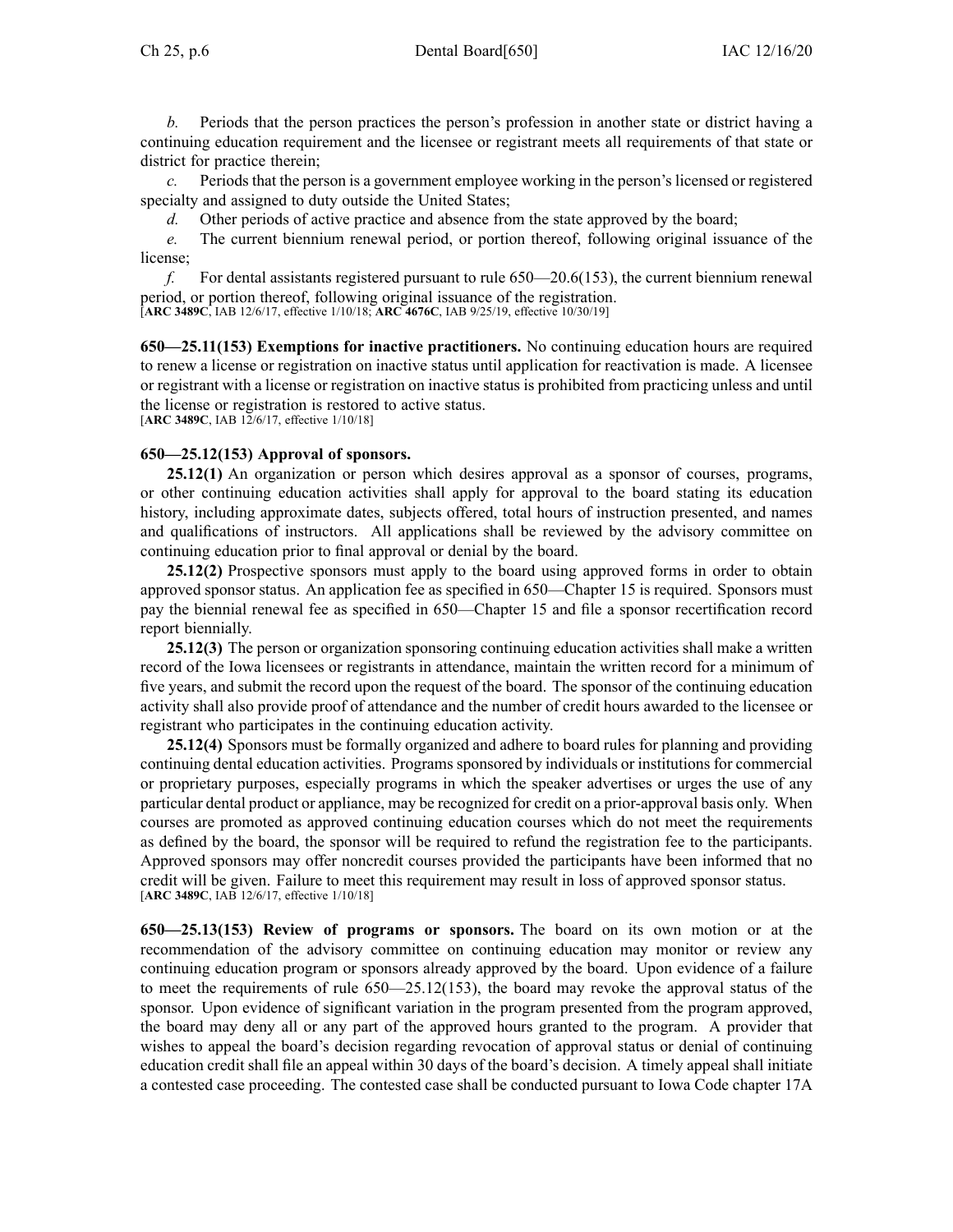and [650—Chapter](https://www.legis.iowa.gov/docs/iac/chapter/650.51.pdf) 51. The written decision issued at the conclusion of <sup>a</sup> contested case hearing shall be considered final agency action. [**ARC [3489C](https://www.legis.iowa.gov/docs/aco/arc/3489C.pdf)**, IAB 12/6/17, effective 1/10/18]

**650—25.14(153) Noncompliance with continuing dental education requirements.** It is the licensee's or registrant's personal responsibility to comply with these rules. The license or registration of individuals not complying with the continuing dental education rules may be subject to disciplinary action by the board or nonrenewal of the license or registration. [**ARC [3489C](https://www.legis.iowa.gov/docs/aco/arc/3489C.pdf)**, IAB 12/6/17, effective 1/10/18]

**650—25.15(153) Dental hygiene continuing education.** The dental hygiene committee, in its discretion, shall make recommendations to the board for approval or denial of requests pertaining to dental hygiene education. The dental hygiene committee may utilize the continuing education advisory committee as needed. The board's review of the dental hygiene committee recommendation is subject to [650—Chapter](https://www.legis.iowa.gov/docs/iac/chapter/650.1.pdf) 1. The following items pertaining to dental hygiene shall be forwarded to the dental hygiene committee for review.

1. Dental hygiene continuing education requirements and requests for approval of programs, activities and sponsors.

2. Requests by dental hygienists for waivers, extensions and exemptions of the continuing education requirements.

3. Requests for exemptions from inactive dental hygiene practitioners.

4. Requests for reinstatement from inactive dental hygiene practitioners.

5. Appeals of denial of dental hygiene continuing education and conduct of hearings as necessary. [**ARC [3489C](https://www.legis.iowa.gov/docs/aco/arc/3489C.pdf)**, IAB 12/6/17, effective 1/10/18]

These rules are intended to implement Iowa Code sections [147.10](https://www.legis.iowa.gov/docs/ico/section/2017/147.10.pdf), [153.15A](https://www.legis.iowa.gov/docs/ico/section/2017/153.15A.pdf), and [153.39](https://www.legis.iowa.gov/docs/ico/section/2017/153.39.pdf) and chapter [272C](https://www.legis.iowa.gov/docs/ico/chapter/2017/272C.pdf).

[Filed 8/23/78, Notice 6/28/78—published 9/20/78, effective 10/25/78] [Filed emergency 12/16/83—published 1/4/84, effective 12/16/83] [Filed emergency 2/24/84 after Notice 1/4/84—published 3/14/84, effective 2/24/84] [Filed 12/12/85, Notice 9/11/85—published 1/1/86, effective 2/5/86] [Filed 4/28/88, Notice 3/23/88—published 5/18/88, effective 6/22/88] [Filed 3/16/90, Notice 12/27/89—published 4/4/90, effective 5/9/90] [Filed 4/3/91, Notice 2/20/91—published 5/1/91, effective 6/5/91] [Filed 1/29/93, Notice 11/25/92—published 2/17/93, effective 3/24/93] [Filed 5/1/97, Notice 2/26/97—published 5/21/97, effective 6/25/97] [Filed 10/17/97, Notice 8/13/97—published 11/5/97, effective 12/10/97] [Filed 1/22/99, Notice 11/18/98—published 2/10/99, effective 3/17/99] [Filed 4/29/99, Notice 3/24/99—published 5/19/99, effective 6/23/99] [Filed 11/12/99, Notice 8/11/99—published 12/1/99, effective 1/5/00] [Filed emergency 1/21/00—published 2/9/00, effective 1/21/00] [Filed 10/23/00, Notice 8/9/00—published 11/15/00, effective 1/1/01] [Filed 1/18/02, Notice 11/14/01—published 2/6/02, effective 3/13/02] [Filed 1/18/02, Notice 11/14/01—published 2/6/02, effective 10/1/02] [Filed emergency 6/21/02—published 7/10/02, effective 7/1/02] [Filed without Notice 10/24/02—published 11/13/02, effective 12/18/02] [Filed 7/1/04, Notice 5/12/04—published 7/21/04, effective 8/25/04] [Filed 9/9/05, Notice 7/20/05—published 9/28/05, effective 11/2/05] [Filed 4/6/06, Notice 2/15/06—published 4/26/06, effective 7/1/06] [Filed 2/5/07, Notice 9/27/06—published 2/28/07, effective 4/4/07] [Filed 2/5/07, Notice 11/22/06—published 2/28/07, effective 4/4/07] [[Filed](https://www.legis.iowa.gov/docs/aco/arc/8369B.pdf) ARC 8369B ([Notice](https://www.legis.iowa.gov/docs/aco/arc/8044B.pdf) ARC 8044B, IAB 8/12/09), IAB 12/16/09, effective 1/20/10]

[[Filed](https://www.legis.iowa.gov/docs/aco/arc/9218B.pdf) ARC 9218B [\(Notice](https://www.legis.iowa.gov/docs/aco/arc/8846B.pdf) ARC 8846B, IAB 6/16/10), IAB 11/3/10, effective 12/8/10] [Filed ARC [0265C](https://www.legis.iowa.gov/docs/aco/arc/0265C.pdf) (Notice ARC [0128C](https://www.legis.iowa.gov/docs/aco/arc/0128C.pdf), IAB 5/16/12), IAB 8/8/12, effective 9/12/12]